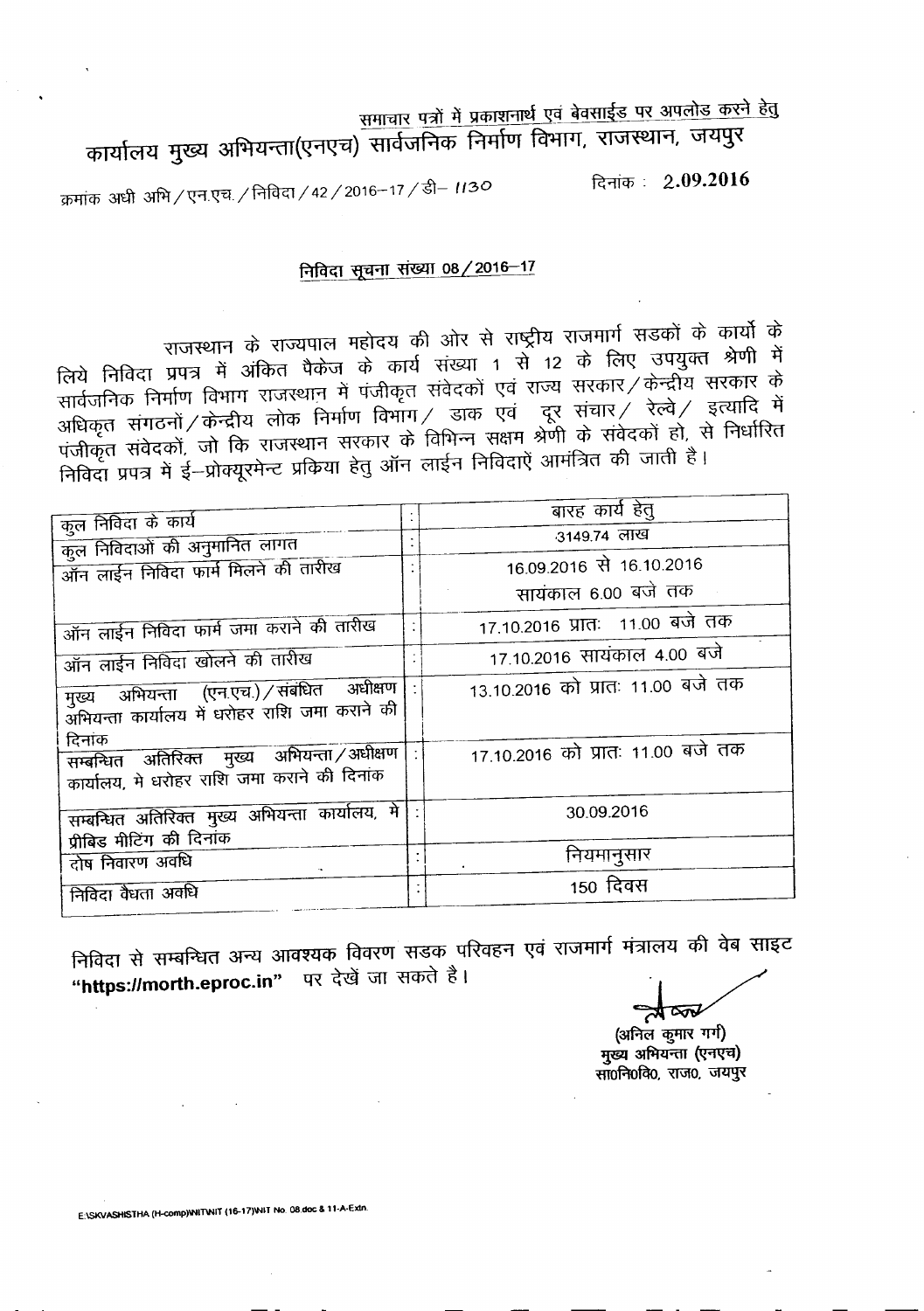# **OFFICE OF THE CHIEF ENGINEER (NH) PWD RAJASTHAN JAIPUR**

*No.SEINHINIT/42/2016-17/D- <sup>1130</sup>* Date 2.09.2016

M/s Times of India Anupum Chamber Tonk Road Near Laxmi Mandir Cinema Hall Jaipur

M/s The Hindustan Times B-17 Shiv Circle, Shiv Marg Bani Park. Jaipur.

Mis PIONEER New Paper Flat No. 201, B-87 Krishna Regency Shyamnagar, Jaipur- 302019

*Mis* The Hindu News Paper Plot No. DE-7S. Siwar Area Bapu Nagar Jaipur-3020 15 Ph. 9829016305

Sub:- Publication of NIT No. *08/2016-17.*

Sir.

With reference to above. please find enclosed herewith copy of the NIT for publication in News paper in all edition. It is requested to publish NIT on or before 16.09.2016. The payment of bill shall be made on DAVP rates.

| Name of office             | <sup>1</sup> Chief Engineer (NH) PWD Rajasthan Jaipur |  |
|----------------------------|-------------------------------------------------------|--|
| NIT No.                    | NIT No. 08/2016-17                                    |  |
| Estimated cost of the work | Rs. 3149.74 Lacs                                      |  |

The verified copies of bills at the DA VP rates related to publication of NIT may be sent to this office along with copy of newspaper in which NIT published.

Enclosed :- As above

Yours. Faithfully,

~ **(Anil Kumar Garg)**

**Chief Engineer (NH),** PWD, Rajasthan, Jaipur.

E:\SKVASHISTHA (H-comp)\NITNIT (16-17)\NIT No. 08.doc & 11-A-Extn.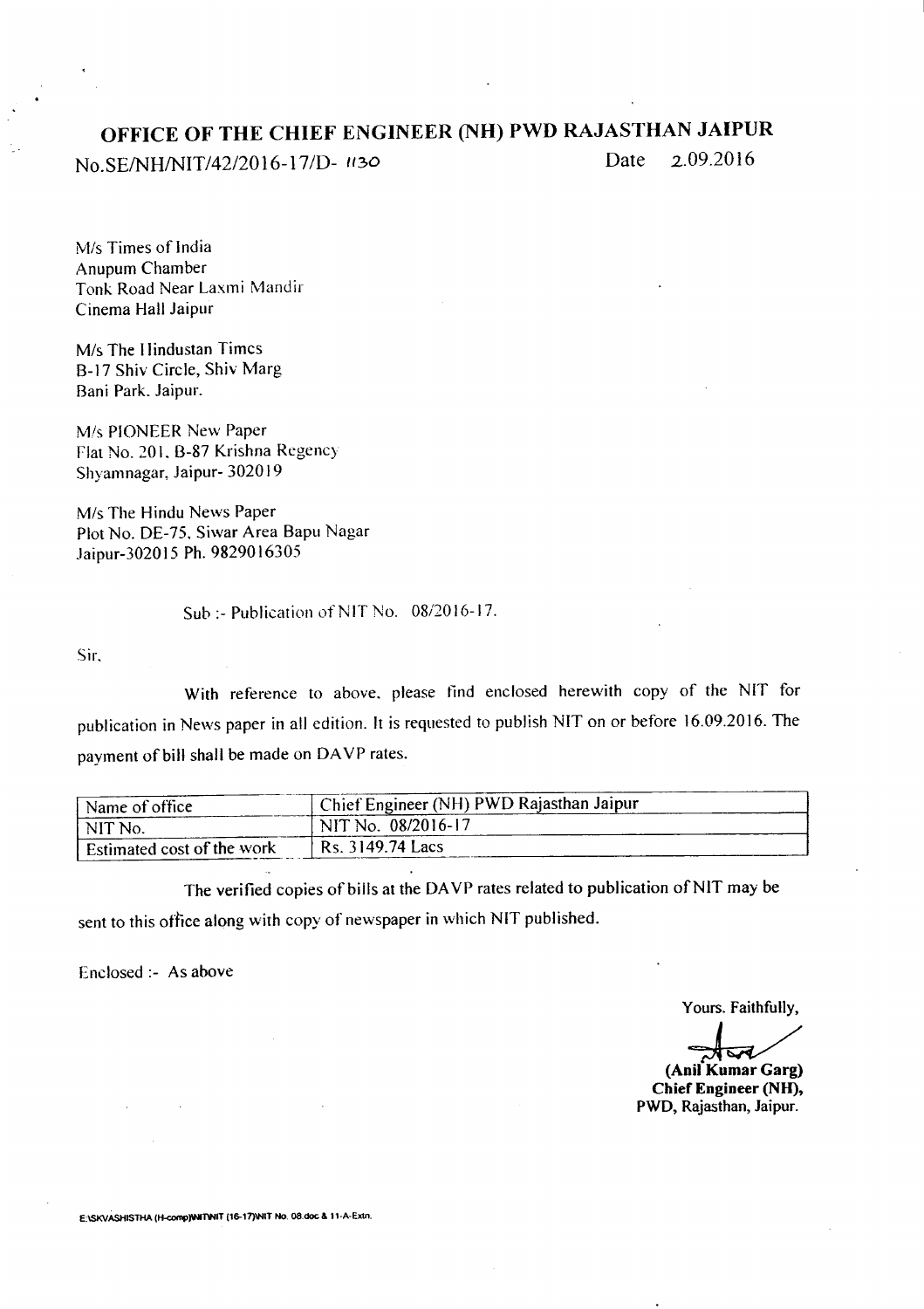#### For publication in News papers and upload on website

# OFFICE OF THE CHIEF ENGINEER (NH) PWD RAJASTHAN JAIPUR **No.SE/NH/NIT/42/2016-17/D-** ((30) **Date:** 2.09.2016

#### NITNo. *08/(2016-17)*

The Chief Engineer (NH). PWD, Rajasthan, Jaipur on behalf. of Governor of Rajasthan, invites online bids for e-tendering process from Competent Class/category Contractors registered in Public Works Department and equivalent Class/category Contractors registered in Central/State Governments and their undertakings/Central Public Works Department/Post and Telegraph Department/Railway etc. for the construction of work S.No. 1 to 12 including defect liability period mentioned in tender documents.

| Total number of works in NIT                                                                                          |                | <b>Twelve Works</b>                      |
|-----------------------------------------------------------------------------------------------------------------------|----------------|------------------------------------------|
| Total estimated cost of NIT                                                                                           |                | 3149.74 lacs                             |
| On line tender downloading date                                                                                       | ٠              | 16.09.2016 to 16.10.2016<br>Upto 6.00 PM |
| On line tender Uploading date                                                                                         |                | 17.10.2016 Upto 11.00 AM                 |
| On line tender opening date in the office of<br><b>Concerned Additional Chief Engineer/SE</b><br><b>PWD NH Circle</b> |                | 17.10.2016 at 4.00 PM                    |
| Deposit of earnest money in the office of<br>CE(NH)/ SE(NH)                                                           | ٠              | 13.10.2016 Upto 11.00 AM                 |
| Deposit of earnest money in the office of<br><b>Concerned Additional Chief Engineer/SE</b><br><b>PWD NH Circle</b>    | ٠              | 17.10.2016 Upto 11.00 AM                 |
| Pre-Bid meeting in the office of Concerned<br><b>Additional Chief Engineer PWD</b>                                    | $\ddot{\cdot}$ | 30.09.2016                               |
| Defect liability period as per rules                                                                                  | ٠              | As per Rule                              |
| <b>Bid validity</b>                                                                                                   | ٠              | 150 Days                                 |

The complete details related to NIT may be seen/visit on Ministry of Road Transport & Highways website https://morth.eproc.in.

(Anil Kumar Garg)

Chief Engineer (NH), PWD, Rajasthan, Jaipur.

E ISKVASHISTHA (H-comp)\NIT\NIT (16-17)\NIT No. 08.doc & 11-A-Extn.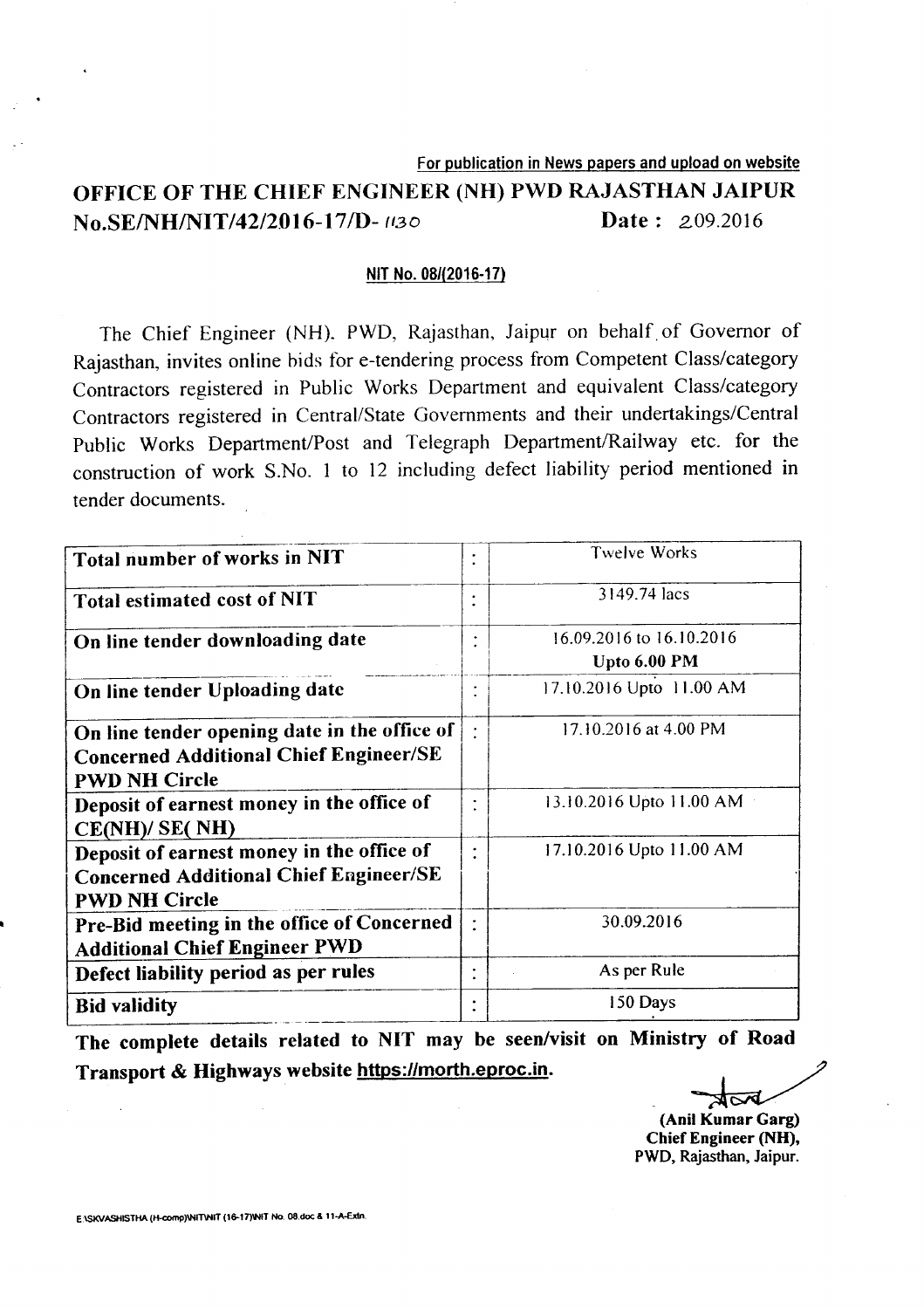#### राजस्थान सरकार राष्ट्रीय उच्च मार्ग परियोजना राष्ट्रस्तरीय निविदा सूचना

# विड संख्या-08 / 2016-17 / डी- 1130 <del>दिनांक</del>: 209.2016

### निविदा सूचना संख्या 08/2016-17

राजस्थान के राज्यपाल महोदय की ओर से मुख्य अभियन्ता (रा0रा0 मार्ग) सार्वजनिक निर्माण विभाग, राजस्थान के राज्यपाल नहीदय की और से नुख्य आनवरता (राज्या नाग) सांपेजीनक निर्माण विनान.<br>राजस्थान, जयपुर द्वारा निम्नलिखित पैकेज कार्य संख्या 1 से 12 के लिए डिफैक्ट लाईब्लिटी अवधि जो कि f.1fcRT m -ij <sup>~</sup> ~. \* ~ ~ ~ -ij \3q~Ckf <sup>~</sup> -ij 4\Jllitict {i4~<t>1 3tR "ffl1cPeJ fi~~Cf>1 \Jll fcp <sup>~</sup> c>Jlcp <sup>~</sup> fcprrrr, <sup>~</sup> <sup>~</sup> OR fcNrT, ~ fcr:rrTT <sup>~</sup> 3FlJ ~ /~ mcJJR ~ ~ ~ -ij 4vf!itict ~'r ~ t-er;sRJI >rFcPm <sup>~</sup> <sup>~</sup> <sup>~</sup> PlFclGlti ~ ~ \Jl"RlT  $\frac{4}{5}$  :-

| कि.                     | कार्य का नाम                                                                                                                                                                    | कार्य की                                        | *घरोहर    |                                                                             |                     | निविदा शुल्क कार्य पूर्ण डिमाण्ड ड्राफ्ट के पक्ष में सिम्बन्धित रा.रा.                                                                                                                                                                                     |               | निविदा प्राप्ति                                        |
|-------------------------|---------------------------------------------------------------------------------------------------------------------------------------------------------------------------------|-------------------------------------------------|-----------|-----------------------------------------------------------------------------|---------------------|------------------------------------------------------------------------------------------------------------------------------------------------------------------------------------------------------------------------------------------------------------|---------------|--------------------------------------------------------|
| सं.                     |                                                                                                                                                                                 | अनुमानित                                        | राशि      |                                                                             | करने की             |                                                                                                                                                                                                                                                            | मार्ग खण्ड का | कार्यालय का नाम                                        |
|                         |                                                                                                                                                                                 | लागत                                            | लाखों     |                                                                             | अवधि                |                                                                                                                                                                                                                                                            | नाम           |                                                        |
|                         |                                                                                                                                                                                 | लाखों में                                       | में       |                                                                             |                     |                                                                                                                                                                                                                                                            |               |                                                        |
| $\mathbf{1}$            | $\overline{2}$                                                                                                                                                                  | $\mathbf{3}$                                    | $\pmb{4}$ | 5                                                                           | 6                   | $\overline{7}$                                                                                                                                                                                                                                             | 8             | 9                                                      |
| $\ddagger$              | राष्ट्रीय राजमार्ग संख्या<br>8 के (अजमेर-न्यावर)<br>के किमी. 14 / 340 से<br>18 / 155 एवं 24 / 300<br>से 28/0 तक बाईपास<br>निर्माण के कारण छूट<br>हुए भाग के रख रखाव<br>का कार्य | $\overline{\mathcal{F}(\mathcal{F})}$<br>460.26 | $*9.20$   | स्टेशनरी<br>चार्जेज रू.<br>$1000+$<br>निविदा<br>शुल्क<br>$4000+$<br>15% ਕੇਟ | 7माह                | एण्ड<br>अकाउण्ट्स<br>À.<br>ओफिसर,<br>सडक<br>एव<br>परिवहन<br>एवं<br>राजमार्ग<br>मंत्रालय नई दिल्ली<br>एट<br>राशि<br>नई दिल्ली<br>रू.<br>5750/- एवं राशि रू.<br>$1295/-$<br>मैसर्स<br>सी1<br>इण्डिया प्रा. लि. नई दि <mark>ल्ली</mark><br>ई–पेमेन्ट द्वारा । | पाली          | अतिरिक्त मुख्य<br>अभियन्ता सानिवि,<br>सम्भाग—<br>अनेमर |
| $\overline{c}$          | राष्ट्रीय राजमार्ग संख्या<br>12 के देवली कस्बे में<br>बाईपास निर्माण<br>के<br>कारण छूट हुये भाग<br>के रख रखाव का कार्य                                                          | 464.93                                          | *9.30     | स्टेशनरी<br>वार्जेज रू<br>1000+<br>निविदा<br>शुल्क<br>$4000+$<br>15% ਕੇਟ    | $7$ $H\bar{B}$      | एण्ड<br>अकाउण्ट्स<br>ओफिसर,<br>सडक<br>एव<br>राजमार्ग<br>.<br>नरिवहन<br>एव<br>.<br>मंत्रालय नई दिल्ली एट<br>नई दिल्ली<br>राशि<br>रू.<br> <br> 5750/-- एवं राशि रू.<br>सी1<br>1295/<br>मैसर्स<br>इण्डिया प्रा. लि. नई दिल्ली<br>ई—पेमेन्ट द्वारा ।           | जयपुर         | अतिरिक्त मुख्य<br>अभियन्ता सानिवि,<br>सम्भाग- जयपुर    |
| $\overline{\mathbf{3}}$ | राष्ट्रीय राजमार्ग संख्या<br>$11$ के पलसाना कस्बे<br>में बाईपास निर्माण के<br>कारण छूट हुये भाग<br>के रख रखाव का कार्य                                                          | 280.34                                          | $*5.61$   | स्टेशनरी<br>चार्जेज रू.<br>1000+<br>निविदा<br>शुल्क<br>$3000+$<br>15% वेट   | $5 - \frac{1}{118}$ | रण्ड<br>अकाउण्ट्स<br>ओफिसर;<br>सडक<br>एव<br>परिवहन<br>एवं<br>राजमार्ग<br>.<br>मंत्रालय नई दिल्ली एट<br>नई दिल्ली<br>राशि<br>रू.<br>$4500 / -$ एवं राशि रू.<br>सी1<br>$1295/-$<br>मैसर्स<br>इण्डिया प्रा लि. नई दिल्ली<br>ई–पेमेन्ट द्वारा ।                | चूरू          | अतिरिक्त मुख्य<br>अभियन्ता सानिवि,<br>सम्भाग– बीकानेर  |
| $\overline{\mathbf{A}}$ | राष्ट्रीय राजमार्ग संख्या<br>15 (फलौदी-जैसलमेर)<br>के किमी. 326/0 से<br>328/500 में बाईपास<br>निर्माण के कारण छूटे<br>हुये भागों के रख<br>रखाव का कार्य                         | 74.43                                           | $*1.49$   | स्टेशनरी<br>चार्जेज रू.<br>$1000+$<br>निविदा<br>शुल्क<br>$1000+$<br>15% वेट | 3 माह               | एण्ड<br><u>अकाउण्ट्स</u><br>.<br>ओफिसर,<br>सडक<br>एव<br>परिवहन <b>ः</b><br>एवं राजमार्ग<br>मंत्रालय नई दिल्ली एट<br>राशि<br>नई दिल्ली<br>रू.<br>2300/- एवं राशि रू.<br>सी1<br>$1295 / -$ मैसर्स<br>gण्डिया प्रा. लि. नई दिल्ली<br>ई--पेमेन्ट द्वारा ।      | बाडमेर        | अतिरिक्त मुख्य<br>अभियन्ता सानिवि,<br>सम्भाग-जोधपुर    |

E:ISKVASHISTHA (H-comp)NNTWIT (16-17)INIT No. 08.doc & 11-A Extr.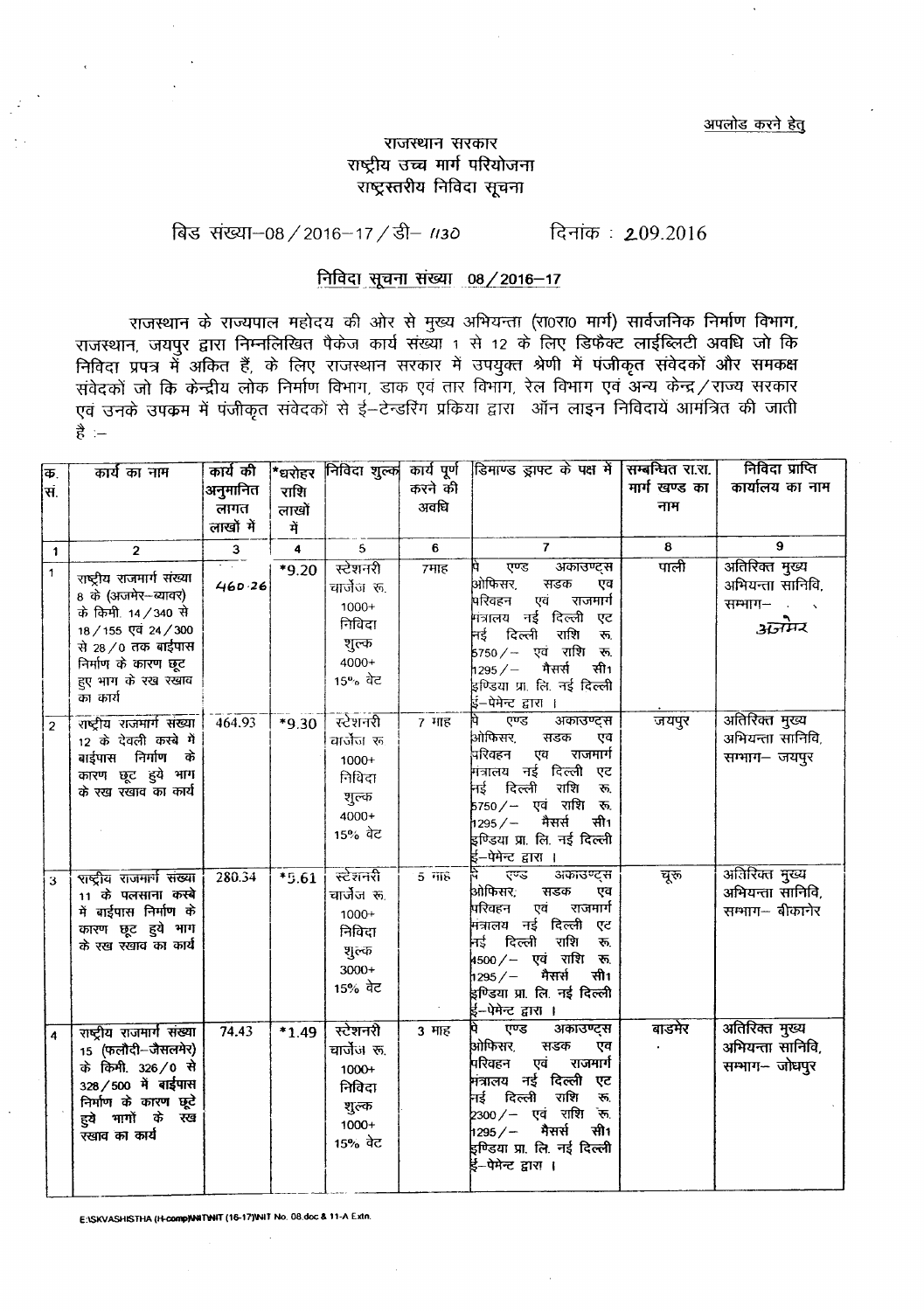| 5              | राष्ट्रीय राजमार्ग संख्या<br>किमी<br>के<br>112<br>से<br>117/500<br>में सीसी<br>118/500<br>पेवमेन्ट के द्वारा स्पाट<br>इम्प्रूमेंट का कार्य                | 301.47 | $*6.03$ | स्टेशनरी<br>चार्जेज रू.<br>$1000 +$<br>निविदा<br>शुल्क<br>$4000+$<br>15% ਕੇਟ | $6$ माह                    | एण्ड<br>अकाउण्ट्स<br>पि<br>.<br>ओफिसर,<br>सडक<br>एव<br>राजमार्ग<br>परिवहन<br>एवं<br>मत्रालय नई दिल्ली<br>एट<br>नई दिल्ली<br>राशि<br>रू.<br>5750 / — एवं राशि<br>रू.<br>मैसर्स<br>सी1<br>$1295/-$<br>इण्डिया प्रा. लि. नई दिल्ली<br>ई–पेमेन्ट द्वारा ।         | जोधपुर | अतिरिक्त मुख्य<br>अभियन्ता सानिवि,<br>सम्भाग- जोधपुर |
|----------------|-----------------------------------------------------------------------------------------------------------------------------------------------------------|--------|---------|------------------------------------------------------------------------------|----------------------------|---------------------------------------------------------------------------------------------------------------------------------------------------------------------------------------------------------------------------------------------------------------|--------|------------------------------------------------------|
| 6              | राष्ट्रीय राजमार्ग संख्या<br>12 पर स्थित मूण्डिया<br>कस्बे में बाईपास<br>निर्माण के कारण छूटे<br>हुये भागों के रख<br>रखाव का कार्य                        | 96.10  | $*1.92$ | स्टेशनरी<br>चार्जज रू.<br>$1000+$<br>निविदा<br>शुल्क<br>$1000+$<br>15% ਕੋਟ   | 3 माह                      | एण्ड<br>अकाउण्ट्स<br>ओफिसर,<br>सडक<br>एव<br>राजमार्ग<br>एवं<br>परिवहन<br>मंत्रालय नई दिल्ली<br>एट<br>नई दिल्ली<br>राशि<br>$\overline{\bullet}$ .<br>2300 / — एवं राशि<br>्रक्त<br>सी1<br>1295/<br>मैसर्स<br>इण्डिया प्रा. लि. नई दिल्ली<br>ई–पेमेन्ट द्वारा । | जयपुर  | अतिरिक्त मुख्य<br>अभियन्ता सानिवि,<br>सम्भाग-जयपुर   |
| $\overline{7}$ | राष्ट्रीय राजमार्ग संख्या<br>11वी के किमी.<br>172/00 से 182/0<br>(धौलपुर) में पुराने<br>राजमार्ग के एकबार<br>रख रखाव का कार्य                             | 391.99 | *7.84   | स्टेशनरी<br>चार्जेज रू.<br>$1000+$<br>निविदा<br>शुल्क<br>4000+<br>15% ਕੋਟ    | $7$ माह $\cdot$            | एण्ड<br>अकाउण्ट्स<br>Ħ<br>ओफिसर,<br>सडक<br>एव<br>राजमार्ग<br>एवं<br>परिवहन<br>मत्रालय नई दिल्ली<br>एट<br>दिल्ली<br>राशि<br>ाई<br>रू.<br>5750 <i>/</i> – एवं राशि<br>रू.<br>सी1<br>मैसर्स<br>1295/<br>इण्डिया प्रा. लि. नई दिल्ली<br>ई–पेमेन्ट द्वारा ।        | जयपुर  | अतिरिक्त मुख्य<br>अभियन्ता सानिवि,<br>सम्भाग- जयपुर  |
| 8              | राष्ट्रीय राजमार्ग संख्या<br>27 पर बाईपास के<br>निर्माण के कारण छूटे<br>हये भागों (बड गॉव,<br>लोयरा, थूर, कबिता<br>गाँव) के एकबार रख<br>रखाव का कार्य     | 456.86 | *9.14   | स्टेशनरी<br>चार्जेज रू<br>$1000+$<br>निविदा<br>शुल्क<br>4000+<br>15% वेट     | 7 माह                      | एण्ड<br>अकाउण्ट्स<br>h<br>ओफिसर,<br>सडक<br>एव<br>एवं राजमार्ग<br>परिवहन<br>मंत्रालय नई दिल्ली एट<br>नई दिल्ली<br>राशि<br>रू.<br> <br>5750∕— एवं राशि रू.<br>1295 / — मैसर्स<br>सी1<br>इण्डिया प्रा. लि. नई दिल्ली<br>ई–पेमेन्ट द्वारा ।                       | उदयपुर | अतिरिक्त मुख्य<br>अभियन्ता सानिवि,<br>सम्भाग– उदयपुर |
| 9              | राष्ट्रीय राजगार्ग संख्या<br>112 (उत्तरलाई<br>बाईपास) के किमी.<br>318/700 से<br>323/500 के रख<br>रखाव का कार्य                                            | 81.92  | $*1.64$ | रटेशनरी<br>चार्जेज रू.<br>$1000+$<br>निविदा<br>शुल्क<br>$1000+$<br>15% वेट   | $3 \text{ }\overline{116}$ | अकाउण्ट्स<br>þ)<br>एण्ड<br>ओफिसर,<br>सडक<br>एव<br>राजमार्ग<br>परिवहन<br>एवं<br>मंत्रालय नई दिल्ली<br>एट<br>दिल्ली<br>राशि<br>नई<br>रू.<br>2300⁄– एवं राशि रू<br>मैसर्स<br>सी1<br>1295/<br>इण्डिया प्रा. लि. नई दिल्ली<br>ई-पेमेन्ट द्वारा ।                   | बाडमेर | अतिरिक्त मुख्य<br>अभियन्ता सानिवि,<br>सम्भाग-जोधपुर  |
| 10             | राष्ट्रीय राजमार्ग संख्या<br>15 (जैसलमेर-बाडमेर)<br>के किमी. 0/0 से<br>3/0 के जैसलमेर<br>बाईपास निर्माण के<br>कारण छूटे हुये भागों<br>के रख रखाव का कार्य | 51.72  | $*1.03$ | स्टेशनरी<br>ঘাতীতা জ.<br>1000+<br>निविदा<br>शुल्क<br>$1000+$<br>15% वेट      | 3 माह                      | पे एण्ड<br>अकाउण्ट्स<br>ओफिसर,<br>सडक<br>एव<br>एवं राजमार्ग<br>परिवहन<br>नित्रालय नई दिल्ली एट<br>नई दिल्ली राशि रू.<br>2300 / - एवं राशि रू.<br>1295 / – मैसर्स सी1<br>इण्डिया प्रा. लि. नई दिल्ली<br>ई--पेमेन्ट द्वारा ।                                    | बाडमेर | अतिरिक्त मुख्य<br>अभियन्ता सानिवि,<br>सम्भाग-जोधपुर  |
| 11             | राष्ट्रीय राजमार्ग संख्या<br>8 के किमी 177/0<br>से 223/0 के (गौमती<br>चौराहा से नाथद्वारा)<br>का बाईपास निर्माण के<br>कारण रख रखाव का<br>कार्य            | 136.94 | $*2.74$ | स्टेशनरी<br>चार्जेज रू.<br>1000+<br>निविदा<br>शुल्क<br>$2000+$<br>15% वेट    | 4 माह                      | एण्ड<br>अकाउण्ट्स<br>ओफिसर, सडक<br>एव<br>परिवहन एवं राजमार्ग<br>मंत्रालय नई दिल्ली एट<br>नई दिल्ली राशि रू<br>3450/- एवं राशि रू.<br>1295 / — मैसर्स सी1<br>इण्डिया प्रा. लि. नई दिल्ली<br>ई्र–पेमेन्ट द्वारा ।                                               | उदयपुर | अतिरिक्त मुख्य<br>अभियन्ता सानिवि,<br>सम्भाग- उदयपुर |

 $\ddot{\phantom{a}}$ 

 $\ddot{\phantom{a}}$ 

E:\SKVASHISTHA (H-comp)\NIT\NIT (16-17)\NIT No. 08.doc & 11-A-Extn.

 $\hat{\mathbf{v}}$ 

 $\mathbb{R}^2$ 

 $\hat{\mathbf{v}}$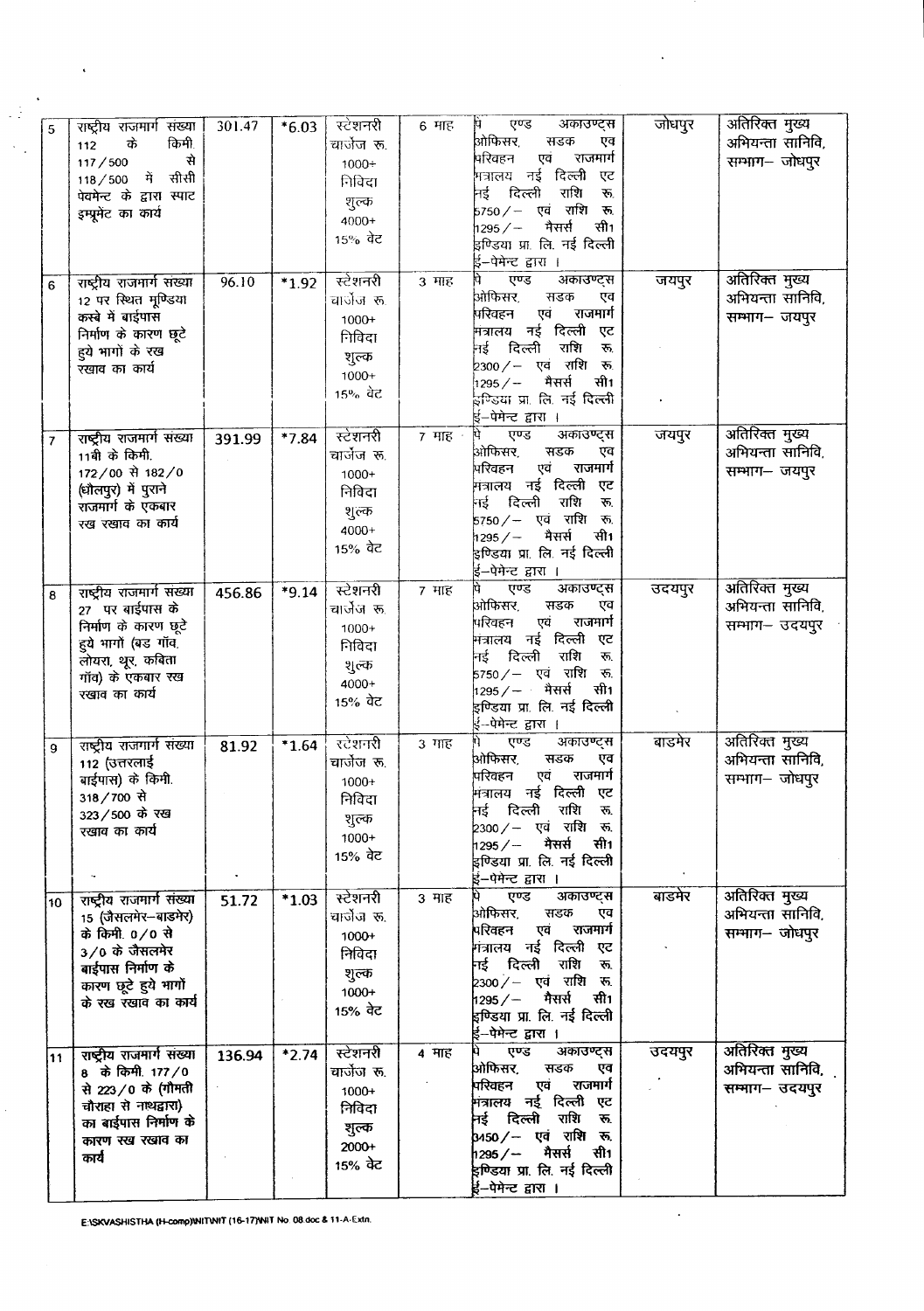| 12 | राष्ट्रीय राजमार्ग संख्या<br>12 (जयपुर–जबलपुर<br>सडक) पर किमी<br>244–245 में स्थित<br>चम्बल ब्रिज के<br>फिलोटिंग स्पेन एवं<br>सस्पेन्डिड स्पेन के<br>मरम्मत एवं बेयरिंग<br>कोट का कार्य | 353.00 | 1 *7.06 | रटेशनरी<br>चार्जेज रू.<br>$1000+$<br>निविदा<br>शूल्क<br>$2000+$<br>15% ਕੇਟ | १२ माह | एण्ड<br>अकाउण्टस<br>ओफिसर,<br>सडक<br>पिरिवहन<br>एवं<br>नई दिल्ली एट<br>मित्रालय<br>दिल्ली<br>राशि<br>निर्ड<br>b450⁄− एवं राशि रू.<br>1295 / – मैसर्स सी <del>1</del><br>इण्डिया प्रा. लि. नई दिल्ली<br>ई–पेमेन्ट द्वारा । | एव ।<br>राजमार्ग<br>ক. | कोटा | अतिरिक्त मुख्य<br>अभियन्ता सानिवि,<br>सम्भाग– कोटा |
|----|-----------------------------------------------------------------------------------------------------------------------------------------------------------------------------------------|--------|---------|----------------------------------------------------------------------------|--------|---------------------------------------------------------------------------------------------------------------------------------------------------------------------------------------------------------------------------|------------------------|------|----------------------------------------------------|
|----|-----------------------------------------------------------------------------------------------------------------------------------------------------------------------------------------|--------|---------|----------------------------------------------------------------------------|--------|---------------------------------------------------------------------------------------------------------------------------------------------------------------------------------------------------------------------------|------------------------|------|----------------------------------------------------|

\*सा.नि.विभाग में पंजीकृत संवेदकों द्वारा 2 प्रतिशत की बजाय 1/2 प्रतिशत धरोहर राशि जमा करायी जा सकेगी।

#### (अ) - सामान्य

- 1 राजस्थान सरकार वित्त विभाग (व्यय-III) के अनुसारण में रू. 1.50 करोड से 5.00 करोड की लागत के सड़क कार्यो के लिये पीटेशियलएसेसमेन्ट पद्धति अपनाई जावेगी। रू. 5.00 करोड से अधिक लागत के सड़क कार्यों के लिए तकनीकी एवं वित्तीय बिड पद्धति अपनाई जावेगी जबकि रू. 1.50 करोड से कम लागत के कार्यों के लिये सिर्फ वित्तीय बिड होगी।
- 2. निविदा देने की शर्ते एवं अन्य विवरण किसी भी कार्य दिवस को कार्यालय समय में सम्बन्धित कार्यालय में देखे जा सकते हैं।
- 3. किसी निविदा को स्वीकार करने एवं बिना कारण बताये निरस्त करने के समस्त अधिकार सक्षम अधिकारी के पास सुरक्षित है। आर.पी.डब्ल्यू.ए.-100 की समस्त शर्ते मान्य होगी।

#### (ब) - बिडींग डाकूमेन्ट

- 1. निविदा प्रपत्र को इन्टरनेट साइट "https://morth.eproc.in" से दिनांक 16.09.2016 को प्रातः 10 बजे से दिनांक 16.10. 2016 को सांय 6.00 बजे तक डाउनलोड (download) कर सकते है।
- 2. (अ)निविदा प्रपत्र इलेक्ट्रोनिक फॉरमेट में बेव साइट "https://morth.eproc.in" पर निम्नानुसार दिनांक 17.10. 2016 को प्रांतः 11.00 बजे तक जमा कराये जा सकते हैं एवं प्राप्त निविदायें, इलेक्ट्रोनिक फॉरमेट में बेव साइट "https://morth.eproc.in" पर, संबंधित अतिरिक्त मुख्य अभियन्ता कार्यालय में उपस्थित निविदादाताओं या उनके प्रतिनिधियों के समक्ष दिनांक 17.10.2016 को साथ 04.00 बजे खोली जायेगी।

यदि किसी कारणवश उस दिन अवकाश रहता है तो अगले दिन उसी समय व उसी स्थान पर निविदायें खोली जायेगी।

(ब) निविदा की समस्त प्रकिया ऑन लाइन होगी ।

(स) प्रीबिड मिटिंग का आयोजन संबंधित अतिरिक्त मुख्य अभियन्ता सार्वजनिक निर्माण विभाग के कार्यालय में दिनांक 30.09.2016 को प्रातः 11.00 बजे किया जायेगा। यदि किसी कारणवश उस दिन अवकाश रहता है तो अगले कार्य दिवस उसी समय व उसी स्थान पर प्री-बिड मिटिंग आयोजित की जावेगी। जिसमें निविदा की धारा 9.2 के अन्तर्गत दर्शाये अनुसार विभिन्न मुददों एवं प्रश्नों के उत्तर दिये जावेंगे। साथ ही बेवसाईट पर भी अपनी क्वेरिज दि. 30.09.2016 को प्रातः 11.00 बजे तक भेज सकते है।

(द)तकनीकी निविदा में सफल निविदाताओं के वित्तीय निविदा प्रपत्र इलेक्ट्रोनिक फारमेट में बेवसाईट "https://morth.eproc.in" पर संबंधित अतिरिक्त मुख्य अभियन्ता कार्यालय में खोली जायेगी। जिसके लिए समय एवं दिनांक सफल निविदा दाताओं को संबंधित अतिरिक्त मुख्य अभियन्ता द्वारा सूचित कर दिया जाएगा।

निविदा प्रपत्र को वेबसाईट "https://morth.eproc.in" पर देखा जा सकता है। निविदा प्रपत्र में निविदाकर्ता के  $\overline{3}$ लिए योग्यता सूचना तथा निविदाकर्ता की पात्रता, प्लान, स्पेसिफिकेशन, ड्राइंग विभिन्न कार्यों की मात्रा एवं दरों का विवरण, नियम, शर्तें एवं अन्य विवरण वर्णित है।

निविदादाता इन प्रपत्रों को डाउनलोड download कर सकते है। निविदादाता द्वारा निविदा एक से ग्यारह के लिये निविदा शुल्क डिमाण्ड ड्राफ्ट के रूप में कॉलम संख्या 8 में वर्णित सम्बन्धित कार्यालय अधिशाषी अभियन्ता सा.नि.वि. रा.रा.मार्ग खण्ड में निविदा खोलने की तिथि तक जमा कराना आवश्यक है।

निविदा प्रपत्र के साथ निविदा खोलने की तिथि तक उपरोक्त सारणी के कॉलम संख्या 4 में दर्शायी गयी धरोहर राशि कार्य संख्या एक से ग्यारह के लिये निविदा शुल्क डिमाण्ड ड्राफ्ट के रूप में कॉलम संख्या 8 में वर्णित सम्बन्धित कार्यालय अधिशाषी अभियन्ता सा.नि.वि. रा.रा.मार्ग खण्ड में निविदा खोलने की तिथि तक जमा कराना आवश्यक है। धरोहर राशि निविदा प्रपत्र में दर्शाई गई किसी भी विधि से मान्य होगी एवं इसकी वैद्यता निविदा स्वीकृति की वैद्यता तिधि से पैतालीस (45) दिन अधिक होगी।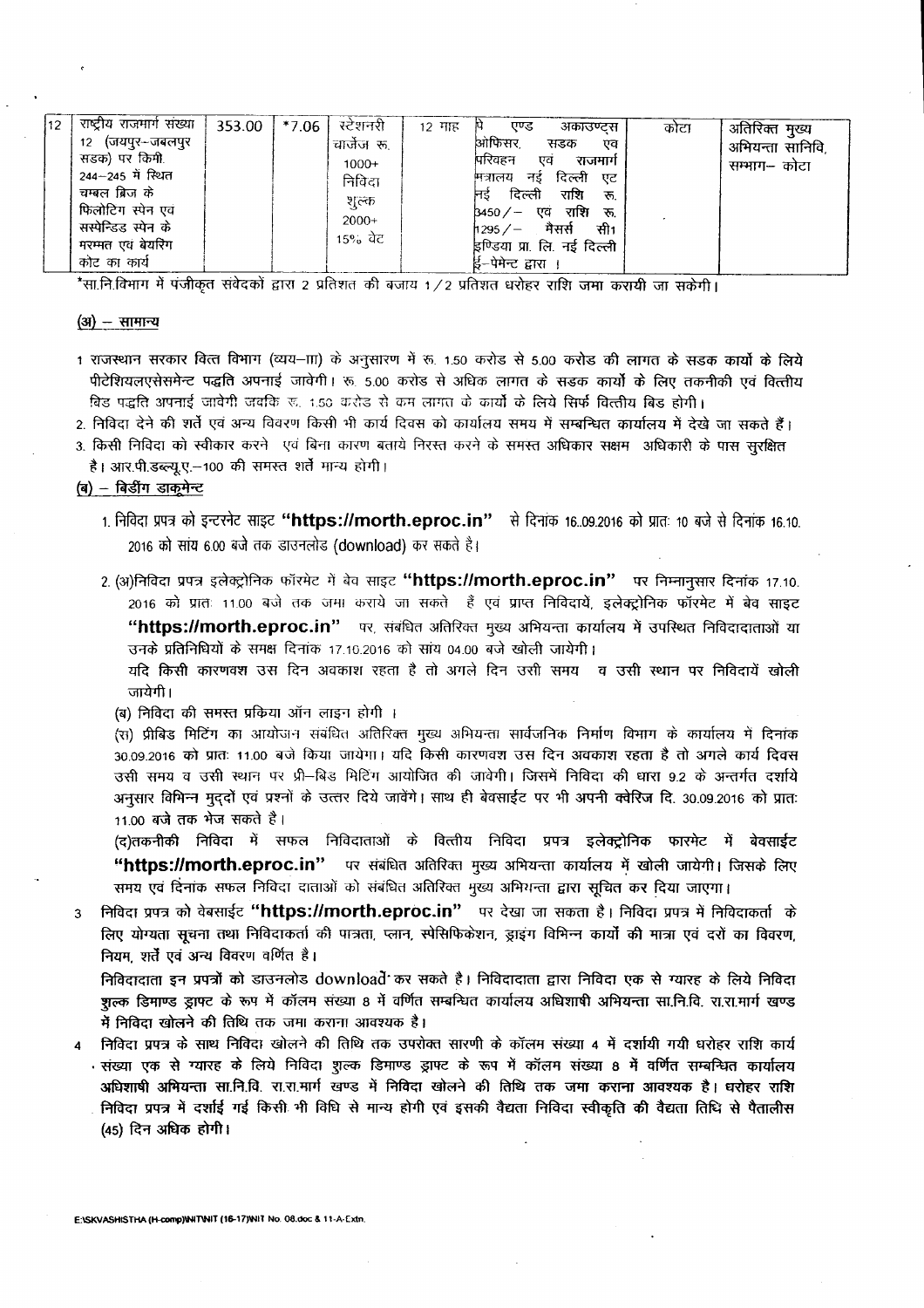

#### 5. ई-टेन्डरिंग के लिये निविदा दाता हेतू निर्देश

अ. सभी निविदाओं को तृतीय श्रेणी का डिजिटल हस्ताक्षर प्रमाण पत्र देना होगा (जो कि बिड में जिस व्यक्ति का नाम होगा वह हस्ताक्षर करेगा) जो लाईसेन्सधारी से सत्यापित होगा। (लाईसेन्स धारी <del>सीन्एस</del> की लिस्ट "http://www.ccaqov.in" पर देखा जा सकता है।)

ब, ई-टेण्डरिंग में भाग लेने वाले निविदाओं को अपनी फर्म का रजिस्ट्रेशन **"https://morth.eproc.in"** पर रजिस्टर करवाना होगा। जिसका यूजर आई.डी. एवं पासवर्ड का वार्षिक शुल्क रू. 2247 / - (सभी कर सहित) मैसर्स सी-1 इण्डिया प्राईवेट लि. नई दिल्ली के नाम केडिट कार्ड / डेबिट कार्ड (मास्टर कार्ड व विजा कार्ड मात्र) से ई–भूगतान किया जा सकेगा। जिसकी वैधता अवधि रजिस्टेशन ऑन लाईन करने से एक वर्ष होगी।

- बेवसाईड सडक परिवहन एवं राजमार्ग मंत्रालय की स ई–टेण्डर की सभी पूर्ण निविदायें "https://morth.nic.in" दिनांक 16.09.2016 को प्रातः 10 बजे से दिनांक 16.10.2016 को सांय 6.00 बजे तक निःशुल्क देखी जा सकती हैं।
- द ई-टेण्डरिंग में भाग लेने वाले सभी निविदाता को प्रार्थना पत्र प्रोसेसिंग फीस के लिए आमंत्रित कार्यो की सूची क कॉलम नं. ७ के अनुसार गैरार्स सी. १ इण्डिया प्राईवेट लि. के पक्ष में ई-भुगतान कराना होगा।
- य. ई–टेण्डर निविदायें सडक परिवहन एवं राजमार्ग मंत्रालय की बेवसाईड "https://morth.eproc.in" पर दिनांक 16.99.2016 को प्रातः 19 बजे से दिनांक 16.10.2016 को सांय 6.00 बजे तक निःशुल्क देखी जा सकती हैं।

#### निम्नलिखित बातें ध्यान देने योग्य है:-

- (अ) बिड जमा कराने के दिनांक से कम से कम एक महीने तक रजिस्ट्रेशन मान्य होना चाहिये।
- (ब) रजिस्ट्रेशन मान्य होने के अवधि के दौरान ही बिड जमा कराना चाहिये।
- (स) बिड डौक्यूमेन्ट के सम्बन्ध में संशोधन / स्पष्टीकरण मौर्थ के ई-टेण्डर पोर्टल https://morth.eproc.in पर देखा जा सकता है।
- (द) यदि फर्म/संयुक्त उपक्रम भौर्थ के ई-टेण्डर पोर्टल https://morth.eproc.in पर पहले से ही पंजीकृत हो एवं पंजीकरण की अवधि समाप्त नहीं हुई हो तो फर्म/संयुक्त उपक्रम को नया पंजीकरण कराने की आवश्यकता नहीं है।
- निविदा सूचना इटरनेट साइट "https://morth.eproc.in" पर उपलब्ध है। 6.
- अन्य विवरण निविदा प्रपत्रों में उपलब्ध हैं।  $\overline{7}$

ৰ্ম্বৰ

(अनिल कुमार गर्ग) मुख्य अभियन्ता (एनएच) सा0नि0वि0, राज0, जयपुर

क्रमांक:- अधी अभि / एन.एच. / निविदा / 42 / 2016-17 / डी- 1130

दिनांक 2.09.2016

- प्रतिलिपि निम्न को सूचनार्थ एवं आवश्यक कार्यवाही हेतु प्रेषित हैं :-
- प्रमुख शासन सचिव सा0नि0वि0, राज0,जयपुर।  $1<sup>1</sup>$
- शासन सचिव सा0नि0वि0, राज0,जयपुर ।  $2<sup>1</sup>$
- 3. मुख्य अभियंता, सा0नि0विभाग,राज0,जयपुर / मुख्य अभियंता(भवन),मुख्य अभियंता(पी.एम.जी.एस.वाई.), मुख्य अभियंता(एस. एस.), सा0नि0वि0, राज0, जयपूर ।
- 4. अतिरिक्त मुख्य अभियन्ता, सा0नि0वि, जोन-ा, जयपूर-ा, /अजमेर / उदयपुर / जोधपुर / कोटा / बीकानेर / भरतपुर ।
- 5. अधीक्षण अभियंता, सा0नि0वि0, रा.रा.मार्ग वृत जयपुर / जोधपुर / बीकानेर / कोटा।
- 6. अधीक्षण अभियन्ता (रा.रा.) / सी.ए.ओ. (रा.रा.) / प्रशासनिक अधिकारी (वर्क्स) / मुख्य अभियंता कार्यालय, राजस्थान जयपुर ।
- 
- 8. अध्यक्षु जयपुर बिल्डर्स एसोसिएशन, सार्वजनिक निर्माण विभाग परिसर, जयपुर।

.<br>ए0सी0पी0, कार्यालय मुख्य अभियंता, सा0नि0विभाग,राज0,जयपुर को निविदा अपलोड करने हेतु।

(अनिलं कुमार गर्ग) मुख्य अभियन्ता (एनएच) सा0नि0वि0, राज0, जयपुर

FISKVASHISTHA (H-comp)INITINIT (16-17)INIT No. 08 doc & 11-A-Extr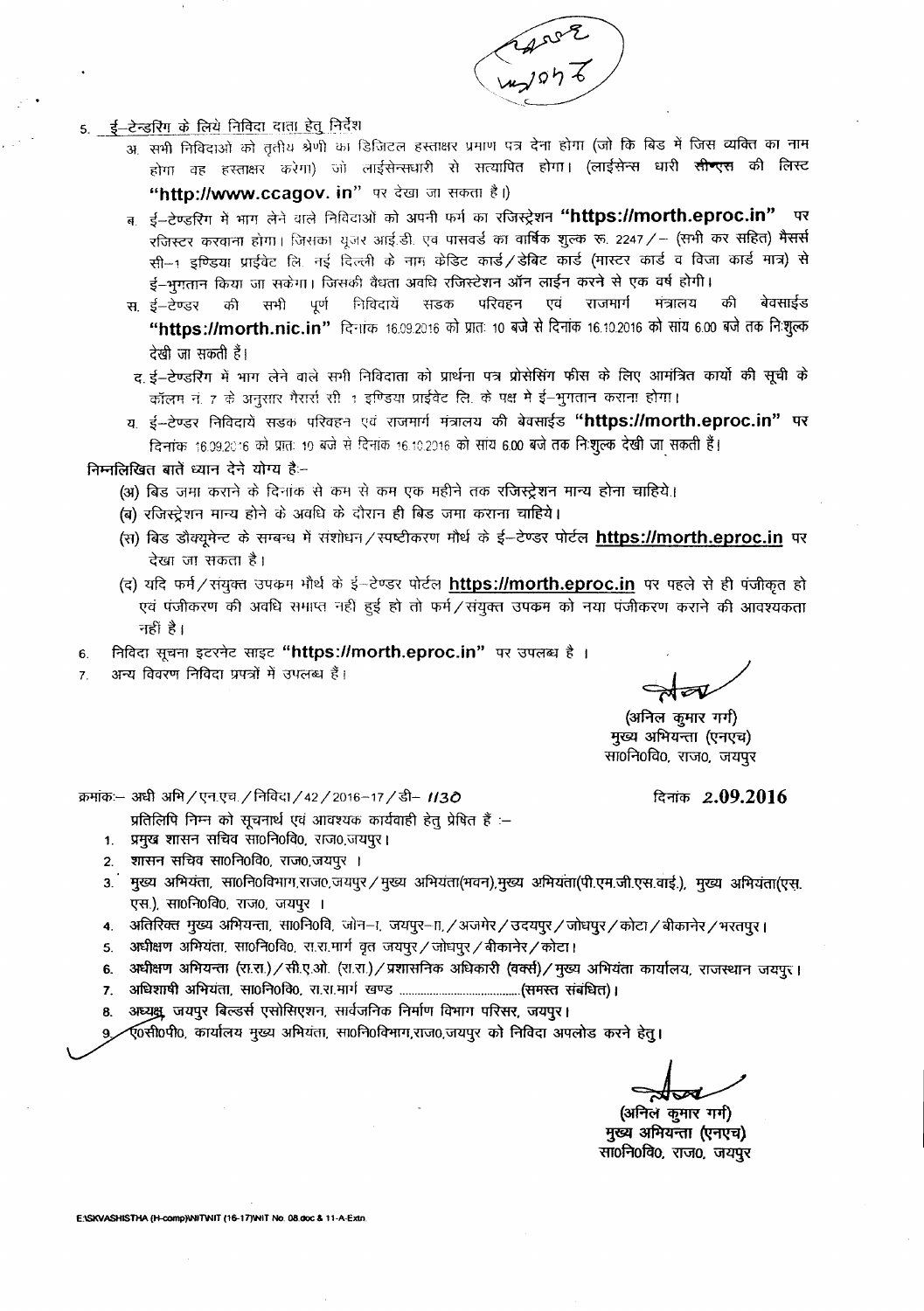<u>ps fra strive</u>

Zone-Bikaner

Addl. Chief

Engineer, PWD,

#### **PONTONAL COMPETITIVE BIDDING THE USING ROB SOUTH SIDE (BB)** ИУПОИЧТ НІСНАУ А БИОТЕСТ COVERNMENT OF RAJASTHAN

Date 9107'60'

 $-$ O/LI-9107/80 - 0N OI8

#### **AT NO. 08 (2016-17)**

Department/Railway etc. for the construction of work at Sr. No. 1 to 12 including defect liability Governments and their undertakings/Central Public Works Department/Post and Telegraph Public Works Department and equivalent Class/category of contractors registered in Central/State online bids for e-tendering process from Competent Class/category of contractors registered in The Chief Engineer (NH), PWD, Rajasthan, Jaipur on behalf of Governor of Rajasthan, invites

| 6<br>of tender<br>Office for receipt                   | 8<br>.nG<br>$HN$ banned NH<br><b>Jo small</b> | of and payable at<br>Tender Cost DD in favour                                                                                                                                                                                           | 9<br>Completion<br>Period of | S.<br>(S <sub>2</sub> )<br>Documsoft<br><b>JO 150 J</b>                                      | t<br>(sp<br>ursnoy<br>uļ<br>.ટપ્ર)<br>Ajtinaas<br>$P!B*$ | £<br>in Lacs)<br>.eAI)<br><b>H10W</b><br>$10 \text{ mpc}$<br>mate<br>ixonqqA | τ<br>Name of Work                                                                                                                                                                                                                                            | $\mathbf{o}_{N}$<br>S. |
|--------------------------------------------------------|-----------------------------------------------|-----------------------------------------------------------------------------------------------------------------------------------------------------------------------------------------------------------------------------------------|------------------------------|----------------------------------------------------------------------------------------------|----------------------------------------------------------|------------------------------------------------------------------------------|--------------------------------------------------------------------------------------------------------------------------------------------------------------------------------------------------------------------------------------------------------------|------------------------|
| kone – Jodhpur<br>Engineer, PWD,<br><b>Addl. Chief</b> | ils9                                          | Batemay.<br>Delhi through e-payment<br>$C$ I India Pvt. Ltd., New<br>$s/N$ to novel ni -/2651<br>Payable at New Delhi and<br>vewngiH bns hoqensiT<br><b>AnsiniM</b><br>реоу<br>10<br>Pay & Accounts Officer,<br>Rs. 5750/- In favour of | squo <sub>W</sub> L          | $P \wedge \%$<br>00'000r<br>Rs.<br>tender cost<br>$+00.0001$<br>.eЯ<br>Charges<br>Stationery | $07.6*$                                                  | £0.034                                                                       | (zsweilgnsM<br>, sndbens?)<br><b>IAHV vd zzaqvd</b><br>to notionalized<br>realignment &<br>or and (notipas<br>(Ajmer-Bewar<br>$0/87$ of $005/67$<br>pue cc1/81 of<br>$0\nu$ [/b] $\mu$ [/m] $\mu$<br>8-HM To noitose<br>left over bypassed<br>Maintenance of | ٠ı                     |
| Zone-Jaipur<br>Engineer, PWD,<br><b>Addl. Chief</b>    | uqisl                                         | $s/N$ to novel $ni$ -/2021<br>Payable at New Delhi and<br>Tangull bus nodensit<br>10<br><b>Austri</b><br><b>Road</b><br>Pay & Accounts Officer,<br>Rs. 5750/- In favour of                                                              | sylnoM L                     | .eA<br>tender cost<br>$+00.0001$<br>'SY<br>ຂອງາຣກ່<br>Stationery                             | $05.6*$                                                  | E6 191                                                                       | construction<br>10<br>ກາວກາກຊູເໄຣອາ<br>pue<br>O <sub>1</sub><br>anp<br>SI-HV 10 noinoq<br>left over urban<br>Maintenance<br>ĮО                                                                                                                               | τ                      |

C1 India Pvt. Ltd., New

elM to movet ni -\cess!

Payable at New Delhi and

vewdgiH bns noqensiT

Pay & Accounts Officer,

Rs. 4500/- In favour of

Delhi through e-payment

C1 India Pvt. Ltd., New

**AusiniM** 

<u> Baieway.</u>

 $10$ 

**Road** 

Chun

mx3-A-11 & 30b.80 .on TIM(T1-31) TIMTIM(qmaxH) AHTZIHZAVXIZ/:3

**48.94** 

00.000£

`Sγ

tender cost

 $+00.0001$ 

 $s<sub>2</sub>$ 

Charges

Stationery

 $18A$ %SI+

 $00.000 \text{p}$ 

sdinoM 2

 $19.5*$ 

**Bussland** 

anp

ssedáq Deoli £

construction

bns Inomngilson

SI-HM To noitioq

left over urban

Maintenance of

**UMOI** 

 ${10}$ 

 $\mathbf{O}$ 

**UMOI**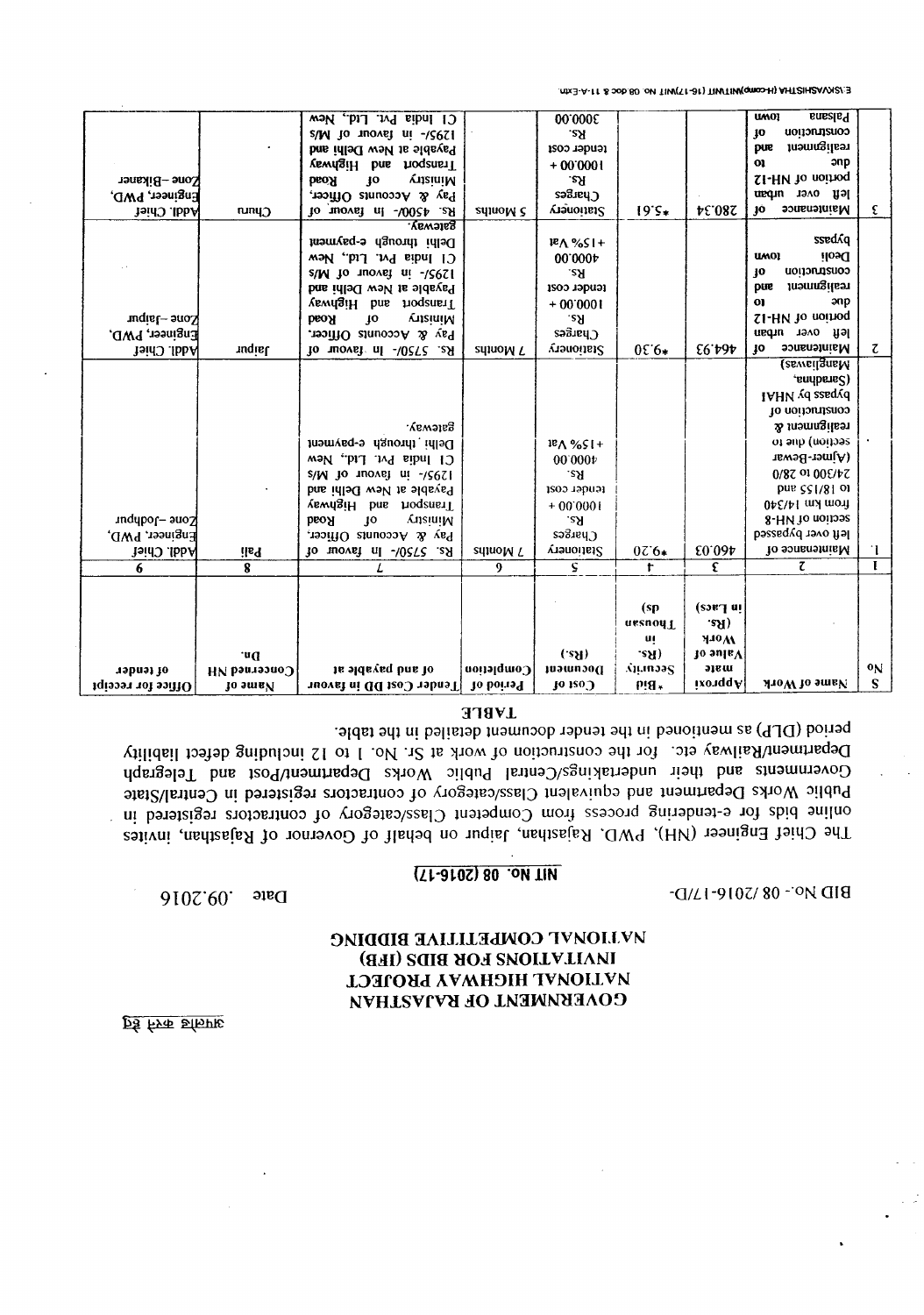E:\SHOVSHISHA (H-comp)\MITMUT(16-17)MHT No. 08.doc & 11-A-Exin.

|                                      |               | Payable at New Delhi and                                           |                    | tender cost                    |                   |                        | (uwo)<br>$0$ /EZZ                        |                 |
|--------------------------------------|---------------|--------------------------------------------------------------------|--------------------|--------------------------------|-------------------|------------------------|------------------------------------------|-----------------|
|                                      |               | Tangail bas hoqener                                                |                    | $+00.0001$                     |                   |                        | of ONTTI mul mont                        |                 |
| zone -Udaipur                        |               | <b>AnsiniM</b><br><b>PEOH</b><br>JО                                |                    | -୧୨                            |                   |                        | 8-HM 10 noitose                          |                 |
| Engineer, PWD,                       |               | Pay & Accounts Officer,                                            |                    | Charges                        |                   |                        | left over bypassed                       |                 |
| <b>Addl. Chief</b>                   | <b>uqisbU</b> | Rs. 3450/- In favour of<br><b>Galervay.</b>                        | squo <sub>W9</sub> | Stationery                     | $FL^2$            | 49.94                  | Maintenance<br>10.                       | $\mathbf{H}$    |
|                                      |               | Delhi through e-payment                                            |                    |                                |                   |                        |                                          |                 |
|                                      |               | C1 India Pvt. Ltd., New                                            |                    | $P \wedge \% \zeta$<br>00.0001 |                   |                        | Jaisalmer bypass                         |                 |
|                                      |               | $S/W$ jo inover $u_i$ -/ $S6ZI$                                    |                    | .ટપ્ર                          |                   |                        | of aub $0 \times 0.00$                   |                 |
|                                      |               | Payable at New Delhi and                                           |                    | tender cost                    |                   |                        | Berner) in km                            |                 |
|                                      |               | <b>YewngiH</b> bus hoqenerT                                        |                    | $+00.0001$                     |                   |                        | (Jaisalmer-                              |                 |
| Zone --Jodhpur                       |               | <b>AnsiniM</b><br><b>BEOA</b><br>40                                |                    | .ટપ્ર                          |                   |                        | SI-HN                                    |                 |
| Engineer, PWD,                       |               | Pay & Accounts Officer,                                            |                    | Charges                        |                   |                        | le ft out portion of                     |                 |
| <b>Addl. Chief</b>                   | Barmer        | Rs. 2300/- In favour of                                            | 3 Months           | <b>Vianoisis?</b>              | $E0$ <sup>*</sup> | UIS                    | Maintenance<br>10                        | 01              |
|                                      |               | ратемау.                                                           |                    |                                |                   |                        |                                          |                 |
|                                      |               | Delhi through e-payment                                            |                    | $P \wedge \%$ sl+              |                   |                        |                                          |                 |
|                                      |               | C1 India Pvt. Ltd., New                                            |                    | 00.0001                        |                   |                        |                                          |                 |
|                                      |               | $s/W$ jo movel $m$ -/ $S6Z$ ]                                      |                    | .eЯ                            |                   |                        | (ssed Gq                                 |                 |
|                                      |               | Payable at New Delhi and                                           |                    | tender cost                    |                   |                        | $\mathbf{q}$ ishau $\mathbf{u}$<br>711   |                 |
|                                      |               | vevidaiH bns hoqeneri                                              |                    | $+00.0001$                     |                   |                        | -HN 40 00S/EZE                           |                 |
| Kone -Jodhpur<br>Engineer, PWD,      |               | <b>Road</b><br>JO.<br><b>Ansiginal</b>                             |                    | .eЯ<br>Charges                 |                   |                        | 01 00L/815 WY                            |                 |
| <b>Addl. Chief</b>                   | Barmer        | Pay & Accounts Officer,                                            |                    | Stationery                     | $19.1*$           | 76'18                  | left out portion in<br>Maintenance<br>JО |                 |
|                                      |               | 10 зночет пі тамош об<br><b>Sateway.</b>                           | squoM &            |                                |                   |                        |                                          | $6\phantom{.}6$ |
|                                      |               | Delhi through e-payment                                            |                    | $18\sqrt{851}$ +               |                   |                        | 8                                        |                 |
|                                      |               | C1 hndia Pvt. Ltd., New                                            |                    | 00.000 <sub>b</sub>            |                   |                        | -HN no esseeqvd                          |                 |
|                                      |               | $S/N$ jo inovej ui $-15671$                                        |                    | .eЯ                            |                   |                        | Kavita)<br>Thoor,                        |                 |
|                                      |               | Payable at New Delhi and                                           |                    | tender cost                    |                   |                        | (Badgaon. Loyra,                         |                 |
|                                      |               | Tanglit bus noqensi                                                |                    | $+00.0001$                     |                   |                        | villages<br><b>SUOLIBY</b>               |                 |
| Pone -Udaipur                        |               | <b>AnsimiM</b><br><b>Road</b><br>JО                                |                    | .εЯ.                           |                   |                        | lo noinoq mo flal                        |                 |
| Engineer, PWD.                       |               | Pay & Accounts Officer,                                            |                    | ຮອຮື່ມະນຸງ                     |                   |                        | 10 tripmayordini                         |                 |
| <b>Addl. Chief</b>                   | Udapur        | Rs. 5750/- In favour of                                            | squo <sub>WL</sub> | Stationery                     | $16*$             | 98.954                 | ami<br>90Q                               | 8               |
|                                      |               | <b>Bateway.</b>                                                    |                    |                                |                   |                        |                                          |                 |
|                                      |               | Delhi through e-payment                                            |                    | $R \wedge \sqrt[6]{65}$ +      |                   |                        | LZ-HN UO<br>$($ und $ 04Q)$ $0/78i$      |                 |
|                                      |               | C1 holia Pvt. Ltd., New                                            |                    | 00.0001                        |                   |                        | $00/ZL1$ $W$<br>01                       |                 |
|                                      |               | $S/N$ io tuovat ni - $/5671$<br>Payable at New Delhi and           |                    | .eЯ<br>tender cost             |                   |                        | PMC patching in                          |                 |
|                                      |               | vevilaiH bns hoqensil                                              |                    | $+000001$                      |                   |                        | 2 T8 gnibivong                           |                 |
| Zone --Jaipur                        |               | <b>AllsiniM</b><br><b>Bso</b> <i>R</i><br>10                       |                    | .es                            |                   |                        | dd dasar HV blo                          |                 |
|                                      |               |                                                                    |                    |                                |                   |                        |                                          |                 |
|                                      |               |                                                                    |                    | Charges                        |                   |                        | ŢО<br>inprovement                        |                 |
| Engineer, PWD,<br><b>Addl. Chief</b> |               | Pay & Accounts Officer,<br>Rs. 5750/- In favour of                 | squo <sub>WL</sub> | Stationery                     | $18L*$            | 66 16E                 | 90Q<br>əwn                               | L               |
|                                      | <b>Tuqist</b> | Авиоцев.                                                           |                    |                                |                   |                        |                                          |                 |
|                                      |               | Delhi through e-payment                                            |                    | $P \wedge \% \subseteq I +$    |                   |                        | ssedAq                                   |                 |
|                                      |               | C1 India Pvt. Ltd., New                                            |                    | 00.0001                        |                   |                        | evibuuM<br>UA\01                         |                 |
|                                      |               | $s/N$ jo $100\text{ GeV}$ u <sub>1</sub> $\frac{1}{56}$            |                    | ۰ε۶I                           |                   |                        | construction<br>ŢО                       |                 |
|                                      |               | Payable at New Delhi and                                           |                    | render cost                    |                   |                        | າຕອແທຊູເໄຣອາ<br>pue                      |                 |
|                                      |               | <b>VewdgiH</b> bns hoqenerT                                        |                    | $+00.0001$                     |                   |                        | O <sub>1</sub><br>эпр                    |                 |
| Zone-Jaipur                          |               | <b>AnsiniM</b><br><b>JO</b><br><b>Road</b>                         |                    | .e.                            |                   |                        | SI-HN Jo uoinod                          |                 |
| Engineer, PWD,                       |               | Pay & Accounts Officer,                                            |                    | Charges                        |                   |                        | left over urban                          |                 |
| Addl. Chief                          | uqist         | Rs. 2300/- In tavour of                                            | shnoM &            | Stationery                     | $761*$            | 01.96                  | Maintenance<br>10                        | 9               |
|                                      |               | <b>Bateway.</b>                                                    |                    |                                |                   |                        |                                          |                 |
|                                      |               | Delhi through e-payment                                            |                    | $18 \wedge 965$ +              |                   |                        |                                          |                 |
|                                      |               | C1 India Pvt. Ltd., New                                            |                    | 00'0001<br>∹εy                 |                   |                        | 711-HN JO 0/811                          |                 |
|                                      |               | s/M to novel ni -/2021<br>Payable at New Delhi and                 |                    | tender cost                    |                   |                        | of $002/511$ mon                         |                 |
|                                      |               | vswdgiH bns noqensiT                                               |                    | $+00,0001$                     |                   |                        | ber gnivl wol                            |                 |
| Zone --Jodhpur                       |               | AnsiniM<br><b>Road</b><br>10                                       |                    | ∴εЯ                            |                   |                        | CC paventent in                          |                 |
| Engineer, PWD,                       |               | Pay & Accounts Officer,                                            |                    | Charges                        |                   |                        | improvement py                           |                 |
| <b>Addl. Chief</b>                   | Jodhpur       | Rs. 5750/- In favour of                                            | squow L            | <b>Tranoinal</b>               | $$0.9*$           | Lf.105                 | 10d <sub>S</sub>                         | $\varsigma$     |
|                                      |               | <b>Sateway.</b>                                                    |                    |                                |                   |                        |                                          |                 |
|                                      |               | Delhi through e-payment                                            |                    | $18\sqrt{665}$ +               |                   |                        | tomlasiat                                |                 |
|                                      |               | C1 India Pvt. Ltd., New                                            |                    | 00.0001                        |                   |                        | -S L<br>-ibolar-                         |                 |
|                                      |               | s/M 10 noval ni -/2051                                             |                    | ્ટપ્ર                          |                   |                        | $-HN$ uo $00S/87E$                       |                 |
|                                      |               | Payable at New Delhi and                                           |                    | tender cost<br>$+00,0001$      |                   |                        | $0/9Z\mathcal{E}$<br>wу<br>$_{01}$       |                 |
|                                      |               | vsvngiH bns hoqenerT                                               |                    | .≀8 S                          |                   |                        | improvement<br>uı                        |                 |
| Sone –Jodhpur                        |               | Amsturity<br>$_{\rm jo}$<br><b>Road</b><br>Pay & Accounts Officer. |                    | ี รออิมขนุ )                   |                   |                        | treft out portion                        |                 |
| Engineer, PWD,                       | Barmer        | Rs. 2300/- In favour of                                            | sdinoM &           | <b>Alattoiner?</b>             | $6F_{\pm}$        | $\epsilon$ t t $\iota$ | Maintenance<br>10                        | Þ.              |
| Addl. Chief                          |               | ำโยงเลเยลี<br>Delhi through e-payment                              |                    | $18V$ $0.67 +$                 |                   |                        | ssed sq                                  |                 |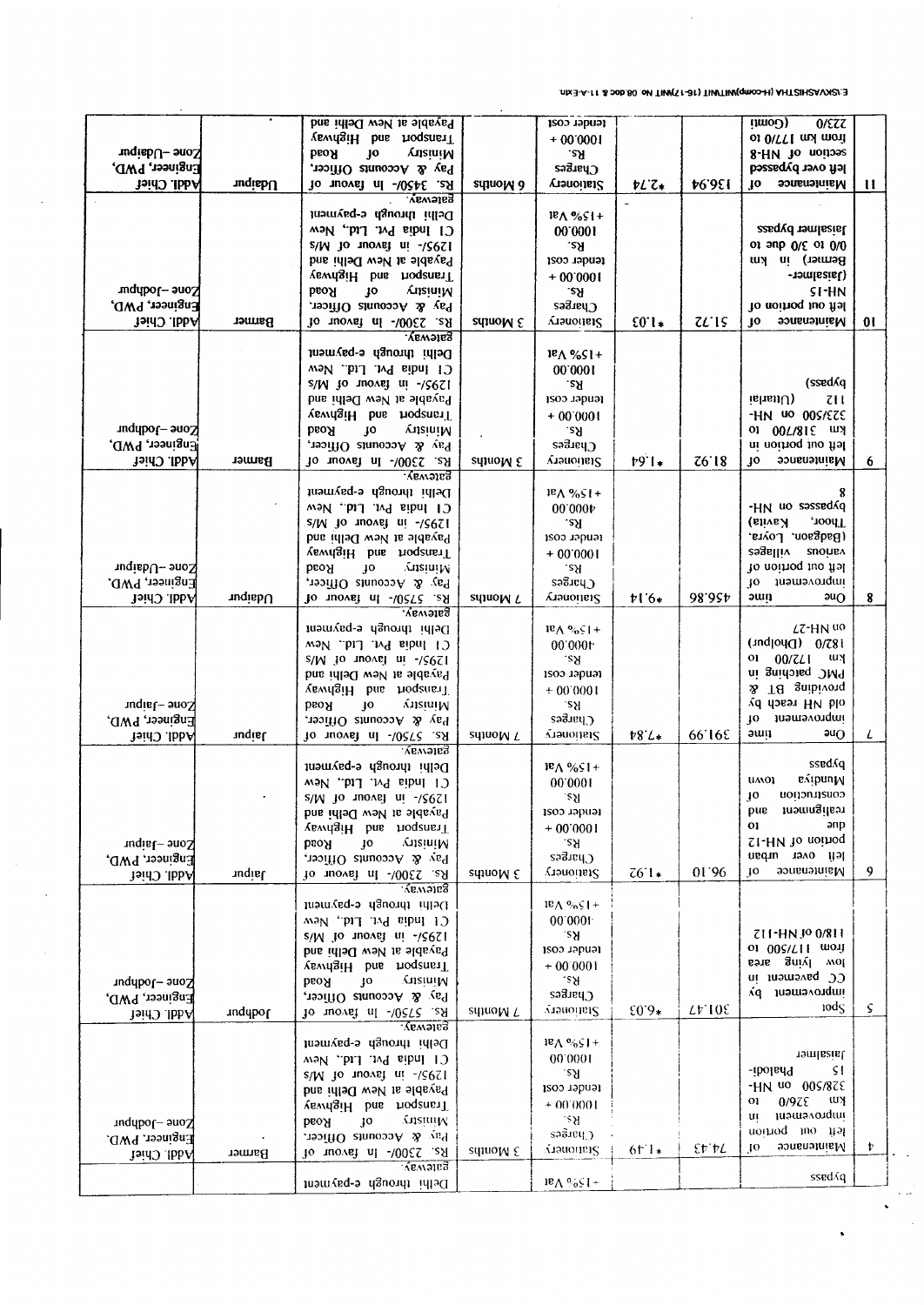|                 | Chouraha<br>10<br>due<br>Nathdwara)<br>realignment<br>to<br>and construction<br>of bypass                                                                                                                                                            |        |         | Rs.<br>2000.00<br>$+15\%$ Vat                                                                             | 12     | $1295/-$ in favour of M/s<br>C1 India Pvt. Ltd., New<br>Delhi through e-payment<br>gateway.<br>Rs. 3450/- In favour of                                                                                 | <b>Kota</b> | Addl. Chief                                          |
|-----------------|------------------------------------------------------------------------------------------------------------------------------------------------------------------------------------------------------------------------------------------------------|--------|---------|-----------------------------------------------------------------------------------------------------------|--------|--------------------------------------------------------------------------------------------------------------------------------------------------------------------------------------------------------|-------------|------------------------------------------------------|
| 12 <sup>2</sup> | $\boldsymbol{\mathcal{X}}$<br>Repair<br>Rehabilitation of<br>Floating Spans.<br>Suspended Span<br>and Wearing coat<br>Chambal<br>of<br>bridge in km 244-<br>245 of NH-12 at<br>Kota on Jaipur<br>Jabalpur Road in<br>- of<br>the state<br>Rajasthan. | 353.00 | $*7.06$ | <b>Stationery</b><br><b>Charges</b><br>Rs.<br>$1000.00 +$<br>tender cost<br>Rs.<br>2000.00<br>$+15\%$ Vat | Months | Pay & Accounts Officer,<br>Road<br>-of<br>Ministry<br>Transport and Highway<br>Pavable at New Delhi and<br>$1295/-$ in favour of M/s<br>C1 India Pvt. Ltd., New<br>Delhi through e-payment<br>gateway. |             | Engineer, PWD,<br>$\mathbb{Z}$ one $-\mathbb{K}$ ota |

 $*$  The bid security amount  $\frac{1}{2}\%$  may be deposited instead of 2% applicable for registered contractor inPWD.

#### (A) : General

I. In concurrence of Finance Department (Exp.lII) Government of Rajasthan, system of potential bids shall be adopted for Road works costing Rs. 1.50 crores to Rs. 5.00 crores. For Works costing more than Rs 5.00 crores, system of Technical Bids & Financial Bids shall be adopted, while for works costing less than Rs 1.50crore. there will only be Financial Bid.

- 2. The terms, conditions and other details of tender may be seen on any working day during working hours in the concerned office.
- 3. The Competent Authority reserves the right to accept or reject any tender without assigning any reason. All terms and conditions of R.P.W.A.-100 shall be acceptable.

#### (B):'Bidding Documents.

- 1. Bidding documents can be downloaded from internet website "https://morth.eproc.in" from  $10:00$  AM on 16.09.2016 to 6:00 PM on 16.10.2016.
- 2. (a) Bids must be deposited online in electronic format on website **https://morth.eproc.in** up to  $11.00$  hrs on 17.10.2016, the technical bids as received will be opened at 16.00 hrs in the presence of the bidders who wish to attend, on 17.10.2016.

If the office happens to be closed on the date of opening of the bids as specified, the bid will be opened on the next working day at the same time and venue.

2(b) Total bidding process will be online.

2(c) A pre bid meeting will be held on 30.09.2016 at 11.00 Hours in the office of the Addl. Chief Engineer, PWD Zone concerned as per column 8 to clarify the issue and to answer questions on any matter that may be raised at that stage as stated in Clause 9.2 of "Instructions to Bidders" of the bidding document. If the office happens to be closed on the date of pre bid meeting as specified, the pre bid meeting will be held on the next working day at the same time and venue. The queries can be sent on website also upto 11.00 AM on 30.09.2016.

2(d) Financial bids of successful bidders in technical bids will be opened on website "https://morth.eproc.in" in the office of concerned Addl. Chief Engineer. The time and date of opening will be communicated to concerned bidder by ACE.

3. Bid document can be seen at website "https:llmorth.eproc.in" Bid documents contain qualifying criterion for bidders, plan, specification, drawing, Bill of Quantities, rules, conditions and other details.

Bidders can download these documents. Bidders must deposit the cost of document in demand draft in favour of Concerned Executive Engineer, PWD, NH Dn mentioned in Column No.8 of above Table before date of bid opening.

4. Bids must be accompanied by security of the amount specified for the work in column 4 of table mentioned above, payable at and drawn in favour of Concerned Executive Engineer, PWD, NH Dn mentioned in Column No.8 of above Table before date of bid opening. Bid security will have to be in anyone of the forms as specified in the bidding document and shall have to be valid for 45 days beyond the validity of the bid.

E:ISKVASHISTHA (H-comp)INITINIT (16-17)WIT No. 08.doc & 11-A-Extn